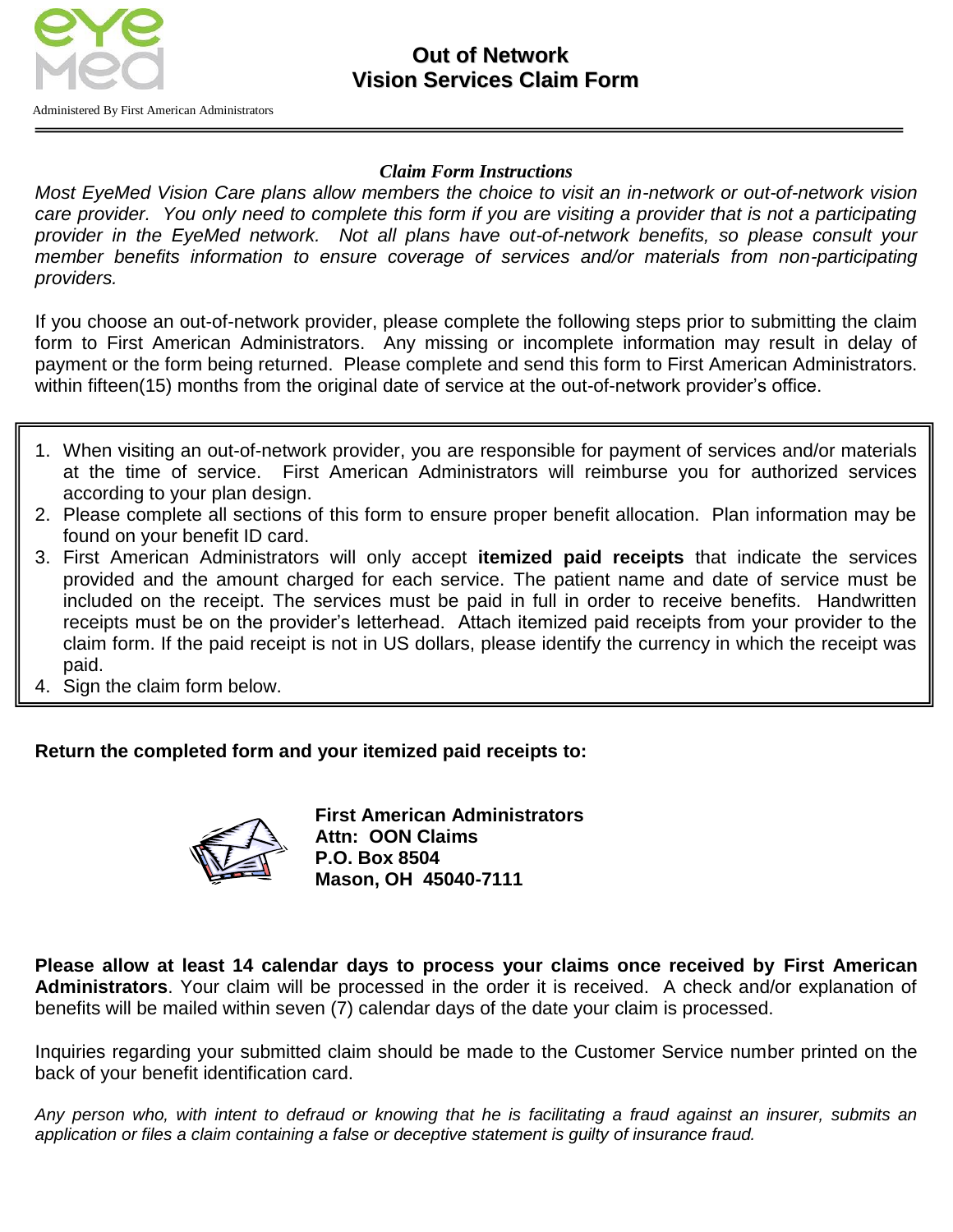

## **Out of Network Vision Services Claim Form**

Administered By First American Administrators

| <b>Patient Information (Required)</b>                |                                                                             |  |  |
|------------------------------------------------------|-----------------------------------------------------------------------------|--|--|
| <b>Last Name</b>                                     |                                                                             |  |  |
|                                                      |                                                                             |  |  |
| <b>First Name</b><br>Middle Initial                  |                                                                             |  |  |
|                                                      |                                                                             |  |  |
| <b>Street Address</b>                                | City<br><b>State</b><br>Zip Code                                            |  |  |
| Birth Date (MM/DD/YYYY)                              | Telephone Number                                                            |  |  |
| $\blacksquare$                                       | $\overline{\phantom{0}}$                                                    |  |  |
| Member ID $#$ (if applicable)                        | Relationship to the Subscriber<br>Self<br>Other $\Box$<br>Spouse  <br>Child |  |  |
|                                                      |                                                                             |  |  |
| Subscriber Information (Required)                    |                                                                             |  |  |
| <b>Last Name</b>                                     |                                                                             |  |  |
| <b>First Name</b><br>Middle Initial                  |                                                                             |  |  |
|                                                      |                                                                             |  |  |
| <b>Street Address</b>                                | City<br><b>State</b><br>Zip Code                                            |  |  |
| Birth Date (MM/DD/YYYY)                              | Telephone Number                                                            |  |  |
| $\overline{\phantom{0}}$<br>$\overline{\phantom{0}}$ | $\qquad \qquad \blacksquare$<br>$\qquad \qquad -$                           |  |  |
| <b>Vision Plan Name</b>                              | Vision Plan/Group #<br>Subscriber ID # (if applicable)                      |  |  |

| Date of Service (Required) ( <i>MM/DD/YYYY</i> ) |  |  |  |
|--------------------------------------------------|--|--|--|
|                                                  |  |  |  |

*Request For Reimbursement –Please Enter Amount Charged. Remember to include itemized paid receipts:* Exam  $\frac{1}{2}$ Frame  $\frac{1}{2}$ Lenses  $$$ Contact Lenses - (please submit all contact related \$ If lenses were purchased, please check type:  $\Box$  Single  $\Box$  Bifocal  $\Box$  Trifocal  $\Box$  Progressive

I hereby understand that without prior authorization from First American Administrators for services rendered, I may be denied reimbursement for submitted vision care services for which I am not eligible. I hereby authorize any insurance company, organization employer, ophthalmologist, optometrist, and optician to release any information with respect to this claim. I certify that the information furnished by me in support of this claim is true and correct.

Member/Guardian/Patient Signature (not a minor) \_\_\_\_\_\_\_\_\_\_\_\_\_\_\_\_\_\_\_\_\_\_\_\_\_\_\_\_\_\_\_\_\_ Date:



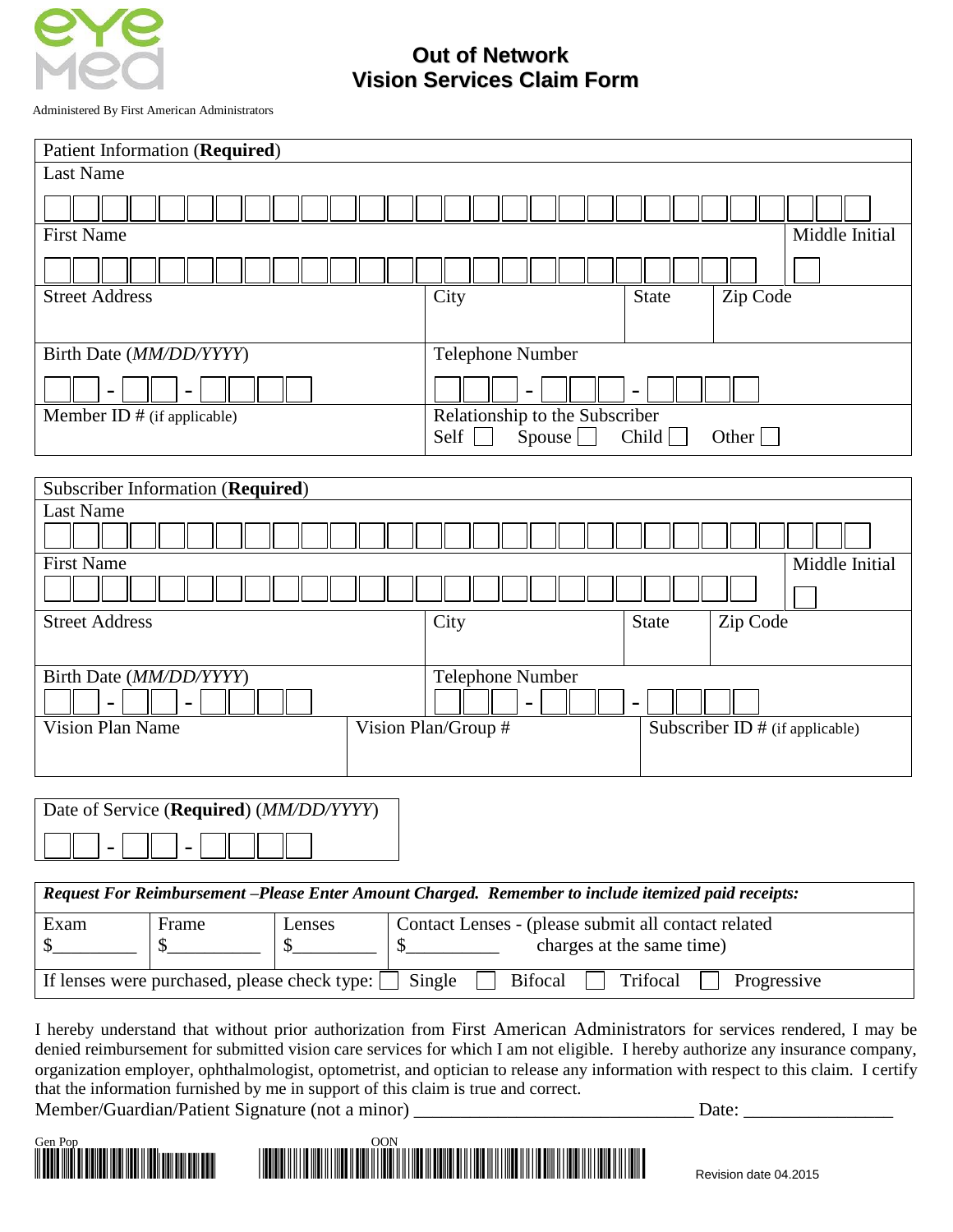

.

Administered By First American Administrators

### **Out of Network Vision Services Claim Form**

#### **FRAUD WARNING STATEMENTS**

#### **FRAUD NOTICE: For the states of AL, AZ, AR, CA, CO, DE, DC, FL, GA, IN, KS, KY, LA, MD, ME, NC, NE, NJ, NM, OK, OR, PA, RI, TN, TX, VA, VT, WA and WV, please refer to the following fraud notices:**

**Alabama:** Any person who knowingly presents a false or fraudulent claim for payment of a loss or benefit or who knowingly presents false information in an application for insurance is guilty of a crime and may be subject to restitution fines or confinement in prison, or any combination thereof.

**Arizona Fraud Notice**: For your protection Arizona, law requires the following statement to appear on this form. Any person who knowingly presents a false or fraudulent claim for payment of a loss is subject to criminal and civil penalties**.**

**Arkansas, Louisiana, Rhode Island, West Virginia:** Any person who knowingly presents a false or fraudulent claim for payment of loss or benefit or knowingly presents false information in an application for insurance is guilty of a crime and may be subject to fines and confinement in prison.

**California:** For your protection California, law requires the following to appear on this form: Any person who knowingly presents false or fraudulent claim for the payment of a loss is guilty of a crime and may be subject to fines and confinement in state prison.

**Colorado:** It is unlawful to knowingly provide false, incomplete, or misleading facts or information to an insurance company for the purpose of defrauding or attempting to defraud the company. Penalties may include imprisonment, fines, denial of insurance and civil damages. Any insurance company or agent of an insurance company who knowingly provides false, incomplete or misleading facts or information to a policyholder or claimant for the purpose of defrauding or attempting to defraud a policyholder or claimant with regard to a settlement or award payable from insurance proceeds shall be reported to the Colorado Division of Insurance within the Department of Regulatory Agencies.

**Delaware:** Any person who knowingly, and with intent to injure, defraud or deceive any insurer, files a statement of claim containing any false, incomplete or misleading information is guilty of a felony.

District of Columbia: WARNING: It is a crime to provide false or misleading information to an insurer for the purpose of defrauding the insurer or any other person. Penalties include imprisonment and/or fines. In addition, an insurer may deny insurance benefits if false information materially related to a claim was provided by the applicant.

Florida: Any person who knowingly and with intent to injure, defraud, or deceive any insurer files a statement of claim or an application containing any false, incomplete or misleading information is guilty of a felony of the third degree.

Georgia, Oregon, Vermont: Any person, who, with intent to defraud or knowing that he or she is facilitating a fraud against an insurer, submits an application or files a claim containing a false or deceptive statement may be guilty of insurance fraud.

**Indiana:** A person who knowingly and with intent to defraud an insurer files a statement of claim containing any false, incomplete or misleading information commits a felony.

**Kansas:** Any person, who, with intent to defraud or knowing that he/she is facilitating a fraud against an insurer, submits an application or files a claim containing a false or deceptive statement may be guilty of insurance fraud as determined by a court of law.

**Kentucky:** Any person who knowingly and with intent to defraud any insurance company or other person files a statement of claim containing any materially false information or conceals, for the purpose of misleading, information concerning any fact material thereto commits a fraudulent insurance act, which is a crime.

**Maryland:** Any person who knowingly and willfully presents a false or fraudulent claim for payment of a loss or benefit or who knowingly and willfully presents false information in an application for insurance is guilty of a crime and may be subject to fines and confinement in prison.

**Maine, Tennessee, Washington:** It is a crime to knowingly provide false, incomplete or misleading information to an insurance company for the purpose of defrauding the company. Penalties may include imprisonment, fines or a denial of insurance benefits.

Nebraska: Any person, who, with intent to defraud or knowing that he/she is facilitating a fraud against an insurer, submits an application or files a claim containing a material false or deceptive statement is guilty of insurance fraud.

New Jersey: Any person who knowingly files a statement of claim containing any false or misleading information is subject to criminal and civil penalties.

New Mexico: Any person who knowingly presents a false or fraudulent claim for payment of a loss or benefit or knowingly presents false information in an application for insurance is guilty of a crime and may be subject to civil fines and criminal penalties.

North Carolina: Any person with the intent to injure, defraud, or deceive an insurer or insurance claimant is guilty of a crime (Class H felony) which may subject the person to criminal and civil penalties.

**Oklahoma:** WARNING: Any person who knowingly and with intent to injure, defraud, or deceive any insurer makes any claim for the proceeds of an insurance policy containing any false, incomplete or misleading information is guilty of a felony.

Pennsylvania: Any person who knowingly and with intent to defraud any insurance company or other person files an application for insurance or statement of claim containing any materially false information or conceals for the purpose of misleading, information concerning any fact material thereto commits a fraudulent insurance act, which is a crime and subjects such person to criminal and civil penalties.

**Texas:** Any person who knowingly presents a false or fraudulent claim for payment of a loss is guilty of a crime and may be subject to fines and confinement in state prison.